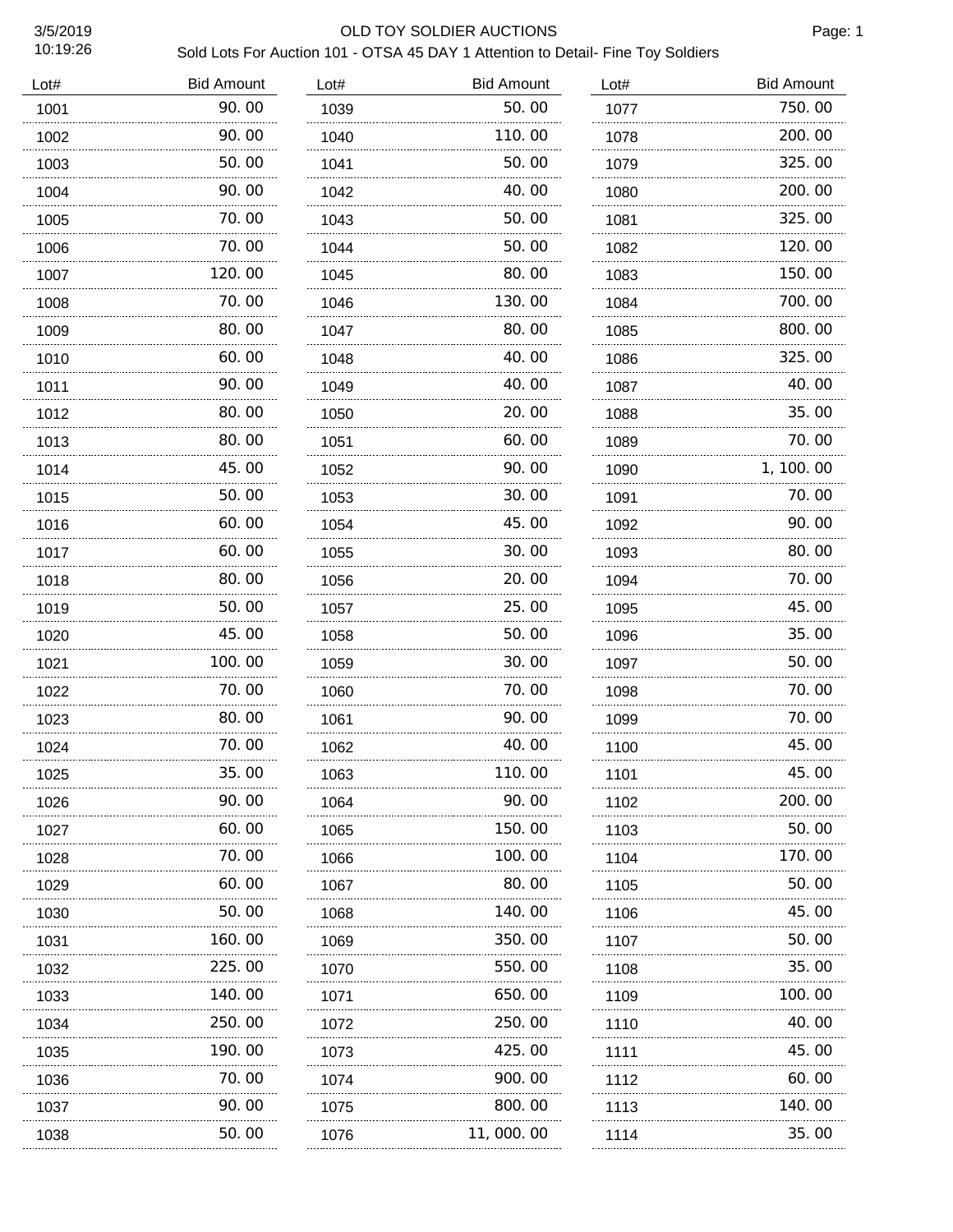#### 3/5/2019 OLD TOY SOLDIER AUCTIONS

| Lot# | <b>Bid Amount</b> | Lot# | <b>Bid Amount</b> | Lot#      | <b>Bid Amount</b> |
|------|-------------------|------|-------------------|-----------|-------------------|
| 1115 | 80.00             | 1153 | 150.00            | 1191      | 140.00            |
| 1116 | 120.00            | 1154 | 275.00            | 1192      | 350.00            |
| 1117 | 50.00             | 1155 | 100.00            | 1193      | 120, 00<br>.      |
| 1118 | 100. 00           | 1156 | 130.00            | 1194      | 100.00            |
| 1119 | 50. 00            | 1157 | 650.00            | 1195<br>. | 100.00            |
| 1120 | 140. 00           | 1158 | 350.00            | 1196      | 350.00            |
| 1121 | 50.00             | 1159 | 160.00            | 1197<br>. | 325.00            |
| 1122 | 40.00             | 1160 | 70.00             | 1198      | 400.00            |
| 1123 | 120.00            | 1161 | 350.00            | 1199      | 45.00             |
| 1124 | 60.00             | 1162 | 60.00             | 1200      | 100.00            |
| 1125 | 70. 00            | 1163 | 50.00             | 1201      | 90.00             |
| 1126 | 225.00            | 1164 | 60.00             | 1202      | 45.00             |
| 1127 | 40.00             | 1165 | 250.00            | 1203      | 45.00             |
| 1128 | 80.00             | 1166 | 50.00             | 1204      | 50.00             |
| 1129 | 50.00             | 1167 | 110.00            | 1205      | 40.00             |
| 1130 | 60.00<br>.        | 1168 | 60.00             | 1206      | 35.00             |
| 1131 | 70.00             | 1169 | 110.00            | 1207      | 40.00             |
| 1132 | 80.00<br>.        | 1170 | 60.00<br>.        | 1208      | 50.00             |
| 1133 | 70.00             | 1171 | 80.00             | 1209      | 50.00             |
| 1134 | 100.00<br>.       | 1172 | 120.00            | 1210      | 25.00             |
| 1135 | 40.00             | 1173 | 60. 00            | 1211      | 40.00             |
| 1136 | 30.00<br>.        | 1174 | 80.00<br>.        | 1212      | 45.00             |
| 1137 | 40.00<br>$\sim$   | 1175 | 90. 00            | 1213      | 40.00             |
| 1138 | 20.00<br>.        | 1176 | 70.00<br>.        | 1214      | 30.00             |
| 1139 | 15.00             | 1177 | 45.00             | 1215      | 350.00            |
| 1140 | 200.00            | 1178 | 70.00             | 1216      | 350.00            |
| 1141 | 100. 00           | 1179 | 60.00             | 1217      | 170.00            |
| 1142 | 60.00             | 1180 | 1,000.00          | 1218      | 225.00            |
| 1143 | 45.00             | 1181 | 2,000.00          | 1219      | 45.00             |
| 1144 | 50.00             | 1182 | 8,000.00          | 1220      | 250.00            |
| 1145 | 45.00             | 1183 | 180.00            | 1221      | 60.00             |
| 1146 | 35.00             | 1184 | 70.00             | 1222      | 45.00             |
| 1147 | 100.00            | 1185 | 90. OO            | 1223      | 275.00            |
| 1148 | 200.00            | 1186 | 120.00            | 1224      | 100.00            |
| 1149 | 190.00            | 1187 | 80.00             | 1225      | 180.00            |
| 1150 | 350.00            | 1188 | 190.00            | 1226      | 225.00            |
| 1151 | 325.00            | 1189 | 150.00            | 1227<br>. | 50.00             |
| 1152 | 180.00            | 1190 | 100.00            | 1228      | 130.00            |
|      |                   |      |                   |           |                   |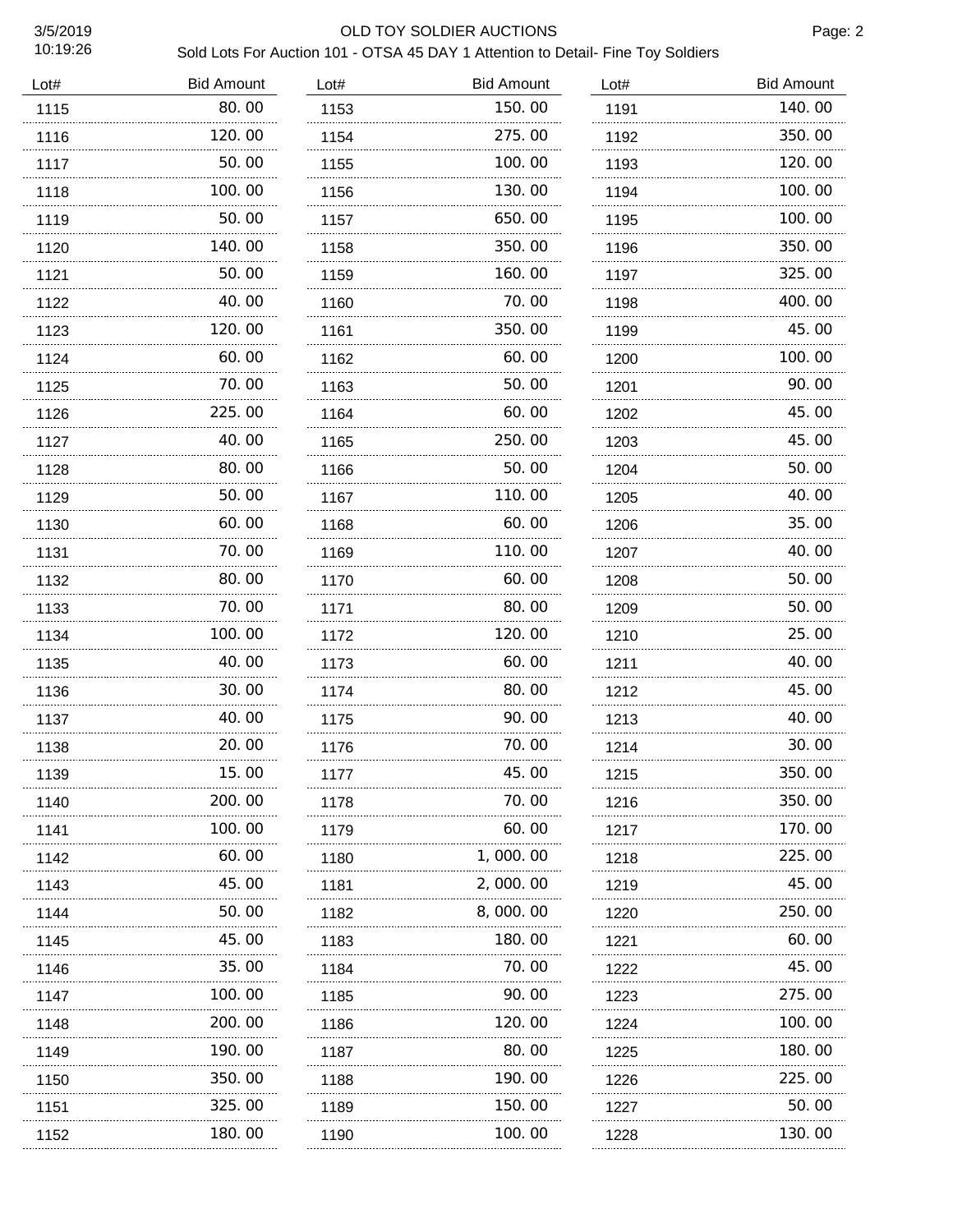#### 3/5/2019 OLD TOY SOLDIER AUCTIONS

| Lot# | <b>Bid Amount</b> | Lot# | <b>Bid Amount</b> | Lot# | <b>Bid Amount</b> |
|------|-------------------|------|-------------------|------|-------------------|
| 1229 | 475.00            | 1267 | 80.00             | 1305 | 150.00            |
| 1230 | 140.00            | 1268 | 130.00            | 1306 | 275.00            |
| 1231 | 130.00            | 1269 | 60.00             | 1307 | 150.00            |
| 1232 | 70.00             | 1270 | 45.00             | 1308 | 60.00             |
| 1233 | 70.00             | 1271 | 45.00             | 1309 | 60.00             |
| 1234 | 550.00            | 1272 | 100.00            | 1310 | 70.00             |
| 1235 | 40.00             | 1273 | 50.00             | 1311 | 180.00            |
| 1236 | 45.00             | 1274 | 70.00             | 1312 | 80.00             |
| 1237 | 200.00            | 1275 | 45.00             | 1313 | 80.00             |
| 1238 | 70.00             | 1276 | 750.00            | 1314 | 80.00             |
| 1239 | 60.00             | 1277 | 110.00            | 1315 | 400.00            |
| 1240 | 180.00            | 1278 | 1, 300. 00        | 1316 | 50.00             |
| 1241 | 160.00            | 1279 | 1,600.00          | 1317 | 35.00             |
| 1242 | 50.00             | 1280 | 1,600.00          | 1318 | 10.00             |
| 1243 | 70.00             | 1281 | 225.00            | 1319 | 5.00              |
| 1244 | 30.00             | 1282 | 70.00             | 1320 | 25.00             |
| 1245 | 200.00            | 1283 | 110.00            | 1321 | 10.00             |
| 1246 | 60.00<br>.        | 1284 | 1,700.00          | 1322 | 170.00            |
| 1247 | 325.00            | 1285 | 90.00             | 1323 | 70.00             |
| 1248 | 225,00<br>.       | 1286 | 325.00            | 1324 | 40.00             |
| 1249 | 50.00             | 1287 | 200.00            | 1325 | 90.00             |
| 1250 | 400.00            | 1288 | 325.00            | 1326 | 150.00            |
| 1251 | 50.00             | 1289 | 130.00            | 1327 | 70.00             |
| 1252 | 50.00<br>.        | 1290 | 100.00            | 1328 | 50.00             |
| 1253 | 160.00            | 1291 | 60.00             | 1329 | 35.00             |
| 1254 | 800.00            | 1292 | 275.00            | 1330 | 60.00             |
| 1255 | 2,000.00          | 1293 | 35.00             | 1331 | 45.00             |
| 1256 | 1,800.00          | 1294 | 100.00            | 1332 | 60.00             |
| 1257 | 100.00            | 1295 | 25.00             | 1333 | 275.00            |
| 1258 | 30.00             | 1296 | 110. 00           | 1334 | 90.00             |
| 1259 | 60.00             | 1297 | 130. 00           | 1335 | 225.00            |
| 1260 | 60.00             | 1298 | 400.00            | 1336 | 70.00             |
| 1261 | 60.00             | 1299 | 70.00             | 1337 | 40.00             |
| 1262 | 160. 00           | 1300 | 550.00            | 1338 | 45.00             |
| 1263 | 60.00             | 1301 | 50.00             | 1339 | 190.00            |
| 1264 | 140.00            | 1302 | 45.00             | 1340 | 225.00            |
| 1265 | 160.00            | 1303 | 425.00            | 1341 | 70.00             |
| 1266 | 170.00            | 1304 | 50.00             | 1342 | 225.00            |
|      |                   |      |                   |      |                   |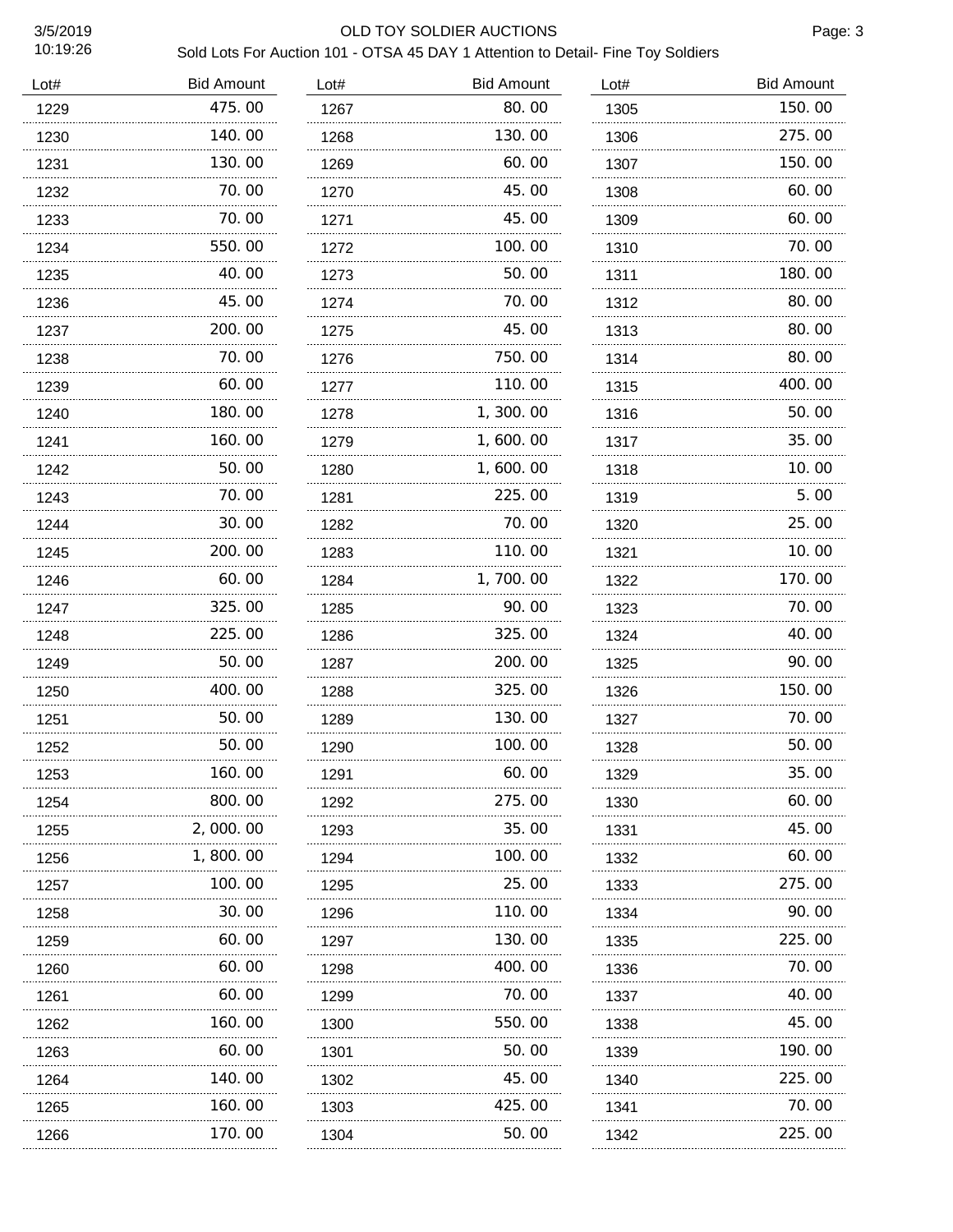#### 3/5/2019 OLD TOY SOLDIER AUCTIONS

| Lot# | <b>Bid Amount</b> | Lot# | <b>Bid Amount</b> | Lot# | <b>Bid Amount</b> |
|------|-------------------|------|-------------------|------|-------------------|
| 1343 | 60.00             | 1381 | 35.00             | 1419 | 30.00             |
| 1344 | 60.00             | 1382 | 130.00            | 1420 | 120.00            |
| 1345 | 90. 00            | 1383 | 100, 00           | 1421 | 130.00            |
| 1346 | 50.00             | 1384 | 110.00            | 1422 | 40.00             |
| 1347 | 60. 00            | 1385 | 60.00             | 1423 | 130.00            |
| 1348 | 110.00            | 1386 | 45.00             | 1424 | 80.00             |
| 1349 | 100.00            | 1387 | 30.00             | 1425 | 80.00             |
| 1350 | 130.00            | 1388 | 40.00             | 1426 | 40.00             |
| 1351 | 40.00             | 1389 | 350.00            | 1427 | 45.00             |
| 1352 | 40.00             | 1390 | 45.00             | 1428 | 110.00            |
| 1353 | 120.00            | 1391 | 35.00             | 1429 | 90.00             |
| 1354 | 110.00<br>.       | 1392 | 30.00<br>.        | 1430 | 35.00             |
| 1355 | 45.00             | 1393 | 60.00             | 1431 | 30.00             |
| 1356 | 70.00             | 1394 | 50.00             | 1432 | 40.00             |
| 1357 | 35.00             | 1395 | 30.00             | 1433 | 80.00             |
| 1358 | 35.00             | 1396 | 25.00             | 1434 | 20.00             |
| 1359 | 170.00            | 1397 | 25.00             | 1435 | 30.00             |
| 1360 | 50.00<br>.        | 1398 | 30.00             | 1436 | 120.00            |
| 1361 | 70. 00            | 1399 | 45.00             | 1437 | 30.00             |
| 1362 | 60.00             | 1400 | 650.00            | 1438 | 30.00             |
| 1363 | 425.00            | 1401 | 10.00             | 1439 | 15.00             |
| 1364 | 20.00             | 1402 | 20.00             | 1440 | 140.00            |
| 1365 | 500.00            | 1403 | 110.00            | 1441 | 90.00             |
| 1366 | 450.00            | 1404 | 40.00             | 1442 | 375.00            |
| 1367 | 140.00            | 1405 | 160.00            | 1443 | 90.00             |
| 1368 | 30.00             | 1406 | 1,500.00          | 1444 | 40.00             |
| 1369 | 60.00             | 1407 | 30.00             | 1445 | 60.00             |
| 1370 | 60.00             | 1408 | 70.00             | 1446 | 170.00            |
| 1371 | 50.00             | 1409 | 80.00             | 1447 | 200.00            |
| 1372 | 150.00            | 1410 | 350.00            | 1448 | 100.00            |
| 1373 | 45.00             | 1411 | 60.00             | 1449 | 50.00             |
| 1374 | 35.00             | 1412 | 50.00             | 1450 | 110.00            |
| 1375 | 120.00            | 1413 | 30.00             | 1451 | 250. 00           |
| 1376 | 70.00             | 1414 | 35.00             | 1452 | 30.00             |
| 1377 | 1, 100. 00        | 1415 | 90.00             | 1453 | 200. 00           |
| 1378 | 110.00            | 1416 | 110.00            | 1454 | 110.00            |
| 1379 | 45.00             | 1417 | 45.00             | 1455 | 225.00            |
| 1380 | 45.00             | 1418 | 100.00            | 1456 | 35.00             |
|      |                   |      |                   |      |                   |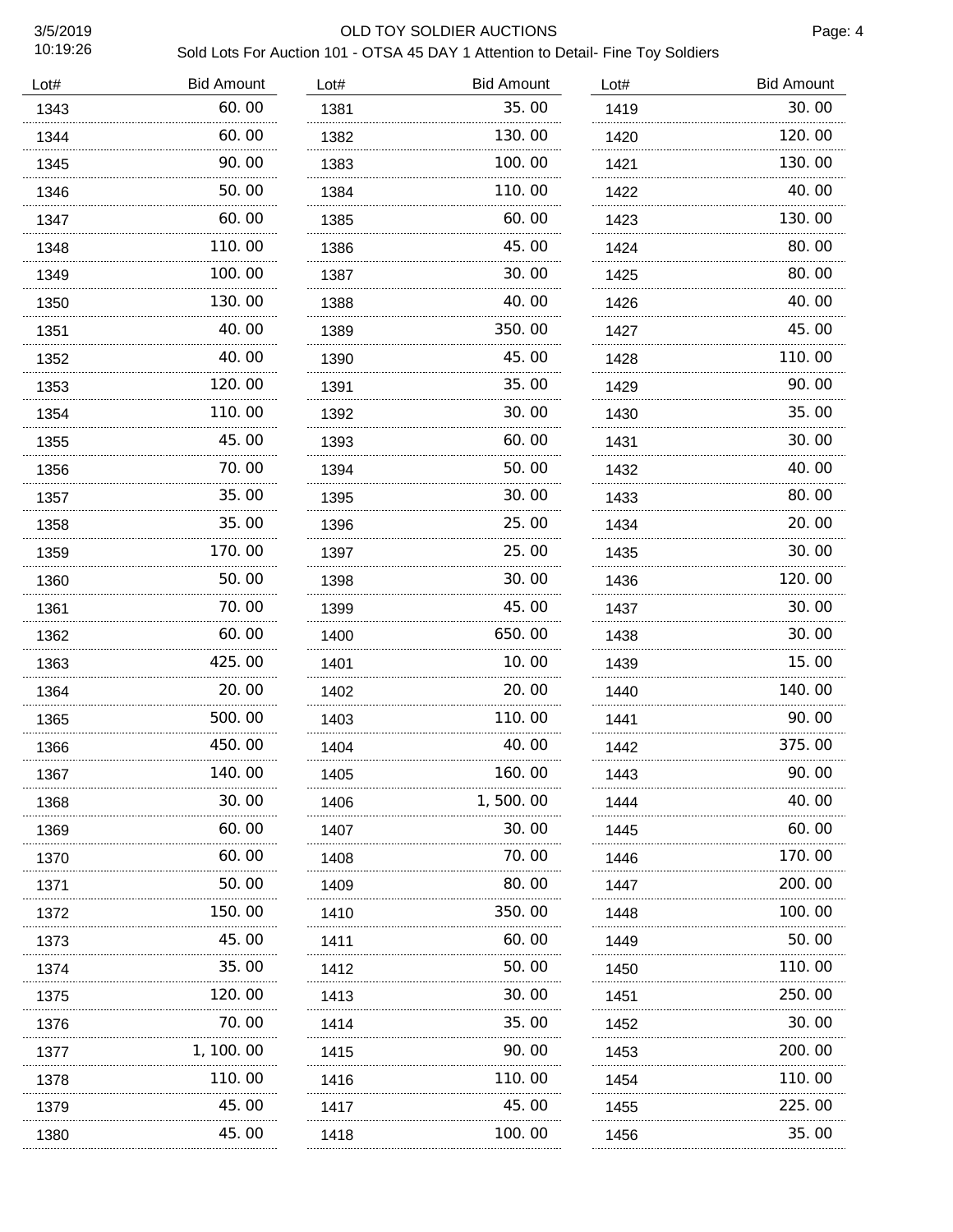#### 3/5/2019 OLD TOY SOLDIER AUCTIONS

#### Sold Lots For Auction 101 - OTSA 45 DAY 1 Attention to Detail- Fine Toy Soldiers

| Lot# | <b>Bid Amount</b> | Lot# | <b>Bid Amount</b> |
|------|-------------------|------|-------------------|
| 1457 | 20.00             | 1495 | 25.00             |
| 1458 | 550.00            | 1496 | 80.00             |
| 1459 | 425.00            | 1497 | 35.00             |
| 1460 | 40.00             | 1498 | 20.00             |
| 1461 | 60.00             | 1499 | 35.00             |
| 1462 | 25.00             | 1500 | 70.00             |
| 1463 | 20.00             | 1501 | 30.00             |
| 1464 | 30.00             | 1502 | 30.00             |
| 1465 | 20.00             | 1503 | 25.00             |
| 1466 | 25.00             | 1504 | 45.00             |
| 1467 | 45.00             | 1505 | 40.00             |
| 1468 | 35.00             | 1506 | 25.00             |
| 1469 | 275.00            | 1507 | 60.00             |
| 1470 | 80.00             | 1508 | 35.00             |
| 1471 | 60.00             | 1509 | 35.00             |
| 1472 | 130.00            | 1510 | 300.00            |
| 1473 | 100.00            | 1511 | 50.00             |
| 1474 | 150.00            | 1512 | 45.00             |
| 1475 | 45.00             | 1513 | 40.00             |
| 1476 | 110.00            | 1514 | 80.00             |
| 1477 | 300.00            | 1515 | 60.00             |
| 1478 | 120.00            | 1516 | 40.00             |
| 1479 | 250.00            | 1517 | 40.00             |
| 1480 | 170.00            | 1518 | 40.00             |
| 1481 | 80.00             | 1519 | 60.00             |
| 1482 | 100.00            | 1520 | 15.00             |
| 1483 | 15.00             | 1521 | 130.00            |
| 1484 | 20.00             | 1522 | 130.00            |
| 1485 | 20.00             | 1523 | 90.00             |
| 1486 | 70.00             | 1524 | 70.00             |
| 1487 | 90.00             | 1525 | 60.00             |
| 1488 | 45.00             | 1526 | 160.00            |
| 1489 | 45.00             |      |                   |
| 1490 | 130.00            |      |                   |
| 1491 | 25.00             |      |                   |
| 1492 | 20.00             |      |                   |
| 1493 | 30.00             |      |                   |
| 1494 | 25.00             |      |                   |

Page: 5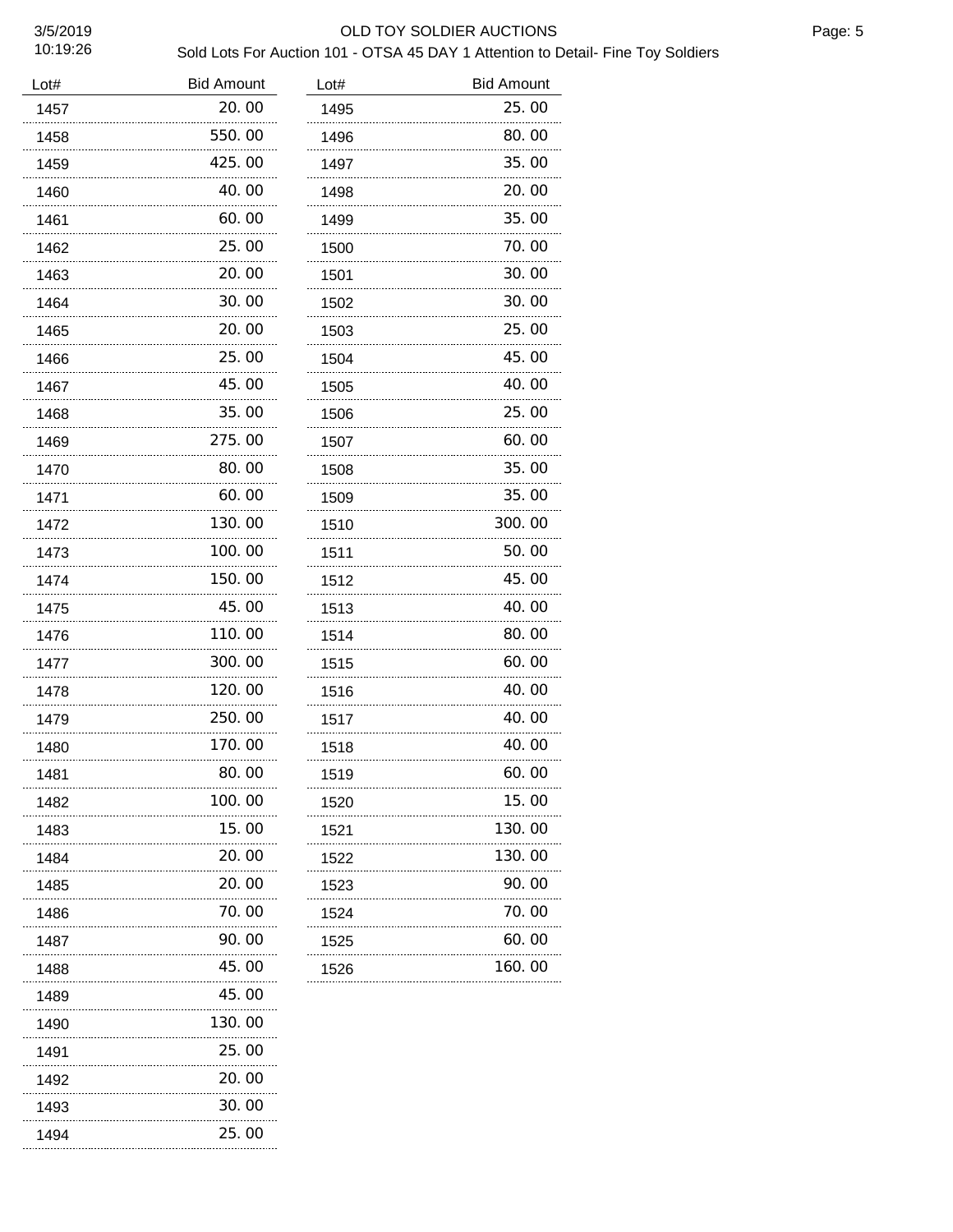#### 3/5/2019 OLD TOY SOLDIER AUCTIONS

Page: 1

| Lot#           | <b>Bid Amount</b> | Lot#    | <b>Bid Amount</b> | Lot#    | <b>Bid Amount</b> |
|----------------|-------------------|---------|-------------------|---------|-------------------|
| 1              | 425.00            | 39      | 190.00            | 77      | 450.00            |
| $\overline{2}$ | 170.00            | 40      | 70.00             | 78      | 20.00             |
| 3              | 400.00            | 41      | 170.00            | 79<br>. | 20.00             |
| 4              | 130.00            | 42      | 110.00            | 80      | 70.00             |
| 5<br>.         | 140.00            | 43<br>. | 100.00            | 81<br>. | 20.00             |
| 6              | 40.00             | 44      | 70.00             | 82      | 30.00             |
| 7<br>.         | 130.00            | 45      | 60.00             | 83      | 120.00            |
| 8              | 250.00            | 46      | 350.00            | 84      | 90.00             |
| 9              | 160.00            | 47      | 150.00            | 85      | 50.00             |
| 10             | 250.00            | 48      | 70.00             | 86      | 90.00             |
| 11             | 90.00             | 49      | 90.00             | 87      | 100.00            |
| 12             | 180.00            | 50      | 275.00            | 88      | 110.00            |
| 13             | 190.00            | 51      | 160.00            | 89<br>. | 20.00             |
| 14             | 80.00             | 52      | 150.00            | 90      | 100.00            |
| 15             | 140.00            | 53      | 300.00            | 91      | 120.00            |
| 16             | 250.00            | 54      | 160.00            | 92      | 70.00             |
| 17             | 170.00            | 55      | 200.00            | 93      | 45.00             |
| 18             | 150.00            | 56      | 70.00             | 94      | 50.00             |
| 19             | 130.00            | 57      | 110.00            | 95      | 45.00             |
| 20             | 100.00            | 58      | 120.00            | 96      | 40.00             |
| 21             | 180.00            | 59      | 50.00             | 97      | 50.00             |
| 22             | 130.00            | 60      | 30.00             | 98      | 25.00             |
| 23             | 130.00            | 61      | 50.00             | 99      | 25.00             |
| 24             | 130.00            | 62      | 50.00             | 100     | 100.00            |
| 25             | 60.00<br>.        | 63      | 80.00<br>.        | 101     | 100.00            |
| 26             | 130.00<br>.       | 64      | 30.00             | 102     | 90.00             |
| 27             | 180.00<br>.       | 65      | 35.00             | 103     | 100. 00           |
| 28             | 100.00<br>.       | 66      | 150.00            | 104     | 110.00            |
| 29             | 170.00<br>.       | 67      | 90.00             | 105     | 60.00             |
| 30             | 50.00             | 68      | 350.00            | 106     | 20.00             |
| 31             | 100.00<br>.       | 69      | 100.00            | 107     | 70.00             |
| 32             | 120.00            | 70      | 90.00             | 108     | 100.00            |
| 33             | 70.00             | 71      | 120.00            | 109     | 275.00            |
| 34             | 50.00             | 72      | 25.00             | 110     | 800.00            |
| 35             | 225.00            | 73      | 70.00             | 111     | 475.00            |
| 36             | 100.00            | 74      | 30.00             | 112     | 1, 300. 00        |
| 37             | 180.00            | 75      | 35.00             | 113     | 190.00            |
| 38             | 200.00            | 76      | 80.00             | 114     | 325.00            |
|                |                   |         |                   |         |                   |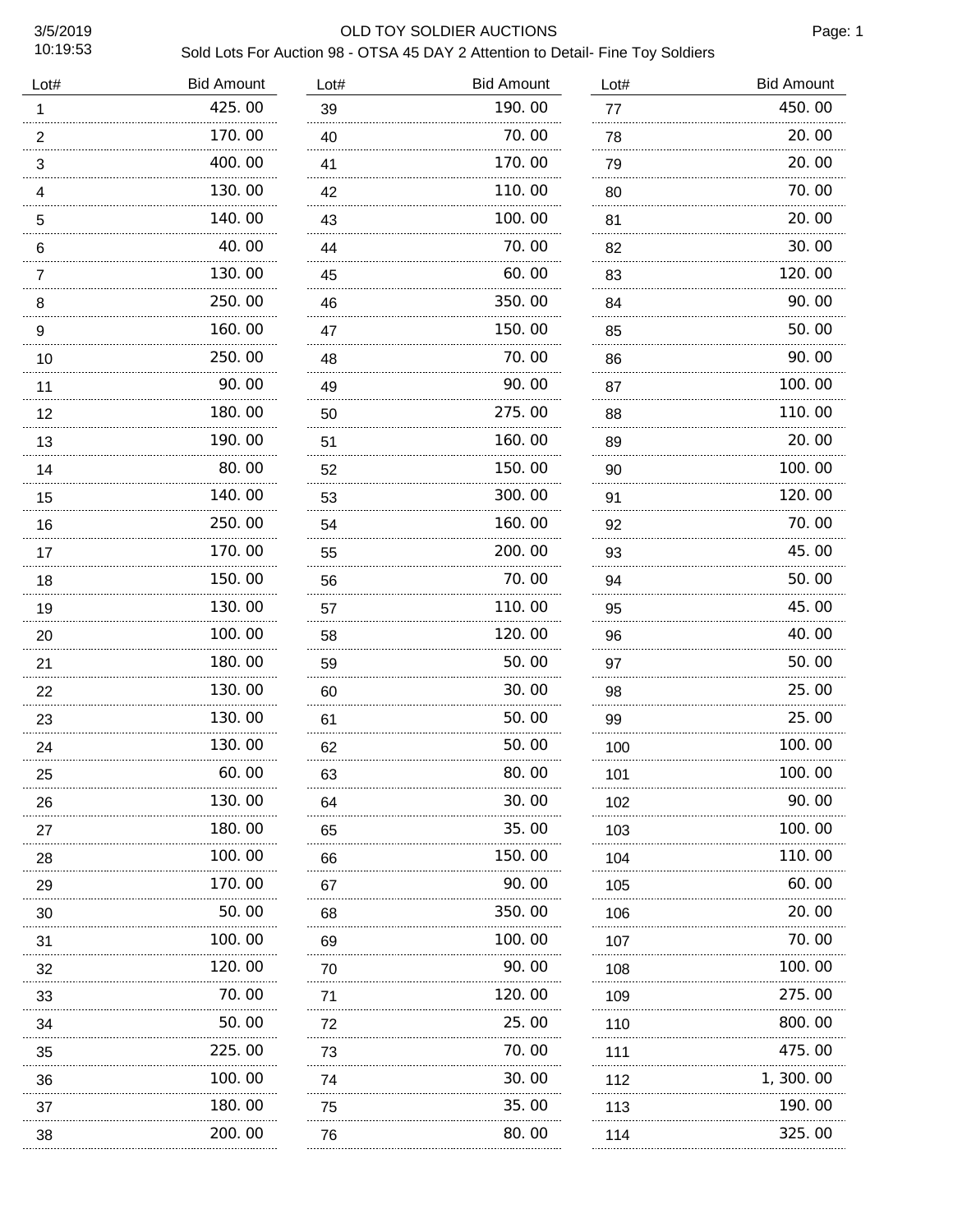#### 3/5/2019 OLD TOY SOLDIER AUCTIONS

| Lot# | <b>Bid Amount</b> | Lot#     | <b>Bid Amount</b> | Lot#     | <b>Bid Amount</b> |
|------|-------------------|----------|-------------------|----------|-------------------|
| 115  | 180.00            | 153      | 160.00            | 191      | 500.00            |
| 116  | 225.00            | 154      | 80.00             | 192      | 450.00            |
| 117  | 325.00            | 155      | 70.00             | 193      | 300.00            |
| 118  | 120.00            | 156      | 225.00            | 194      | 600.00            |
| 119  | 130.00            | 157      | 170.00            | 195      | 600.00            |
| 120  | 130.00<br>.       | 158      | 110.00            | 196      | 200.00            |
| 121  | 70.00             | 159      | 300.00            | 197      | 450.00            |
| 122  | 50.00             | 160      | 80.00             | 198      | 200.00            |
| 123  | 130.00            | 161      | 110.00            | 199      | 170.00            |
| 124  | 120.00            | 162      | 120.00            | 200      | 2, 100.00         |
| 125  | 160.00            | 163      | 275.00            | 201      | 225.00            |
| 126  | 170.00            | 164      | 90.00             | 202      | 190.00            |
| 127  | 80.00             | 165      | 110.00            | 203      | 350.00            |
| 128  | 150.00<br>.       | 166      | 90.00             | 204      | 200.00            |
| 129  | 80.00             | 167      | 225.00            | 205      | 300.00            |
| 130  | 60.00             | 168      | 140.00            | 206      | 200.00            |
| 131  | 325.00            | 169      | 225.00            | 207      | 275.00            |
| 132  | 120.00            | 170      | 140.00            | 208      | 650.00            |
| 133  | 100.00            | 171      | 250.00            | 209      | 275.00            |
| 134  | 90.00             | 172      | 325.00            | 210      | 800.00            |
| 135  | 100.00            | 173      | 250.00            | 211      | 700.00            |
| 136  | 90.00             | 174      | 100.00            | 212      | 2, 100.00         |
| 137  | 100.00            | 175      | 180.00            | 213      | 550.00            |
| 138  | 140.00            | 176      | 110.00            | 214      | 425.00            |
| 139  | 110.00            | 177      | 170.00            | 215      | 950.00            |
| 140  | 140.00            | 178      | 70.00             | 216      | 450.00            |
| 141  | 80.00             | 179<br>. | 60.00             | 217<br>. | 275.00<br>        |
| 142  | 60.00             | 180      | 50.00             | 218      | 250.00            |
| 143  | 160.00            | 181      | 130. 00           | 219      | 400.00            |
| 144  | 170.00            | 182      | 1, 300. 00        | 220      | 300.00            |
| 145  | 130.00            | 183      | 225.00            | 221      | 375.00            |
| 146  | 120.00            | 184      | 325.00            | 222      | 300.00            |
| 147  | 90.00             | 185      | 425.00            | 223      | 300.00            |
| 148  | 50.00<br>.        | 186      | 425.00            | 224      | 500.00            |
| 149  | 130.00            | 187      | 325.00            | 225      | 600.00            |
| 150  | 50.00<br>.        | 188      | 500.00            | 226      | 225.00            |
| 151  | 35.00             | 189      | 375.00            | 227      | 250.00            |
| 152  | 120.00            | 190      | 1,800.00          | 228      | 140.00            |
|      |                   |          |                   |          |                   |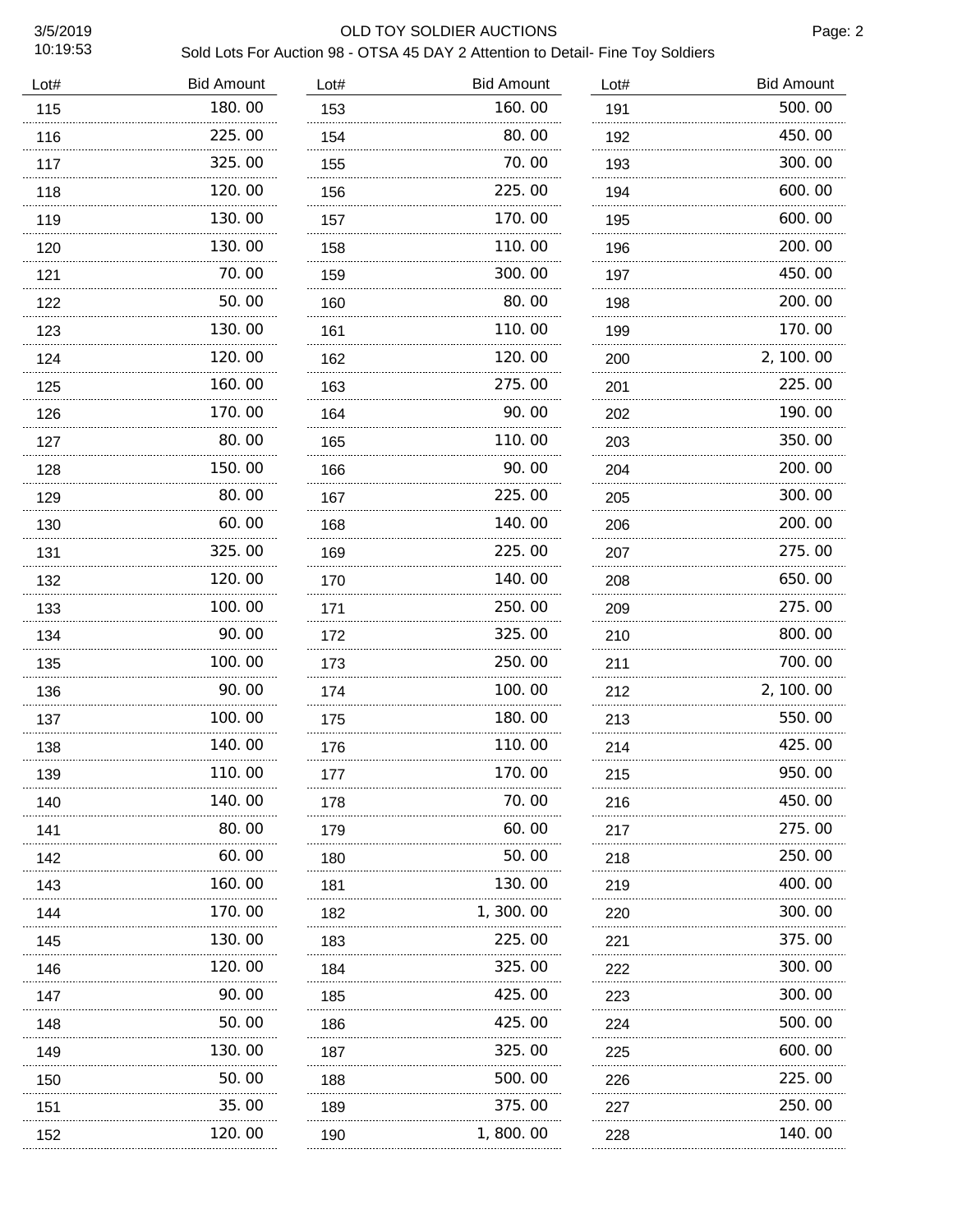#### 3/5/2019 OLD TOY SOLDIER AUCTIONS

| Lot# | <b>Bid Amount</b> | Lot#     | <b>Bid Amount</b> | Lot# | <b>Bid Amount</b> |
|------|-------------------|----------|-------------------|------|-------------------|
| 229  | 225.00            | 267      | 90.00             | 305  | 400.00            |
| 230  | 900.00            | 268      | 140.00            | 306  | 130.00            |
| 231  | 650.00            | 269      | 250.00            | 307  | 225.00<br>.       |
| 232  | 950.00            | 270      | 130.00            | 308  | 225.00            |
| 233  | 350.00            | 271<br>. | 350.00            | 309  | 140.00            |
| 234  | 475.00            | 272      | 250.00            | 310  | 375.00            |
| 235  | 275.00            | 273      | 325.00            | 311  | 200.00            |
| 236  | 700.00            | 274      | 225.00            | 312  | 400.00            |
| 237  | 1, 100. 00        | 275      | 180.00            | 313  | 250.00            |
| 238  | 750.00            | 276      | 250.00            | 314  | 325.00            |
| 239  | 350.00            | 277      | 275.00            | 315  | 130.00            |
| 240  | 900.00            | 278      | 200.00            | 316  | 275.00            |
| 241  | 1, 200. 00        | 279      | 250.00            | 317  | 60.00             |
| 242  | 500.00            | 280      | 300.00            | 318  | 50.00             |
| 243  | 600.00            | 281      | 425.00            | 319  | 600.00            |
| 244  | 1,500.00          | 282      | 400.00            | 320  | 750.00            |
| 245  | 1, 200. 00        | 283      | 475.00            | 321  | 600.00            |
| 246  | 350.00<br>.       | 284      | 170.00            | 322  | 1,500.00          |
| 247  | 325.00            | 285      | 190.00            | 323  | 325.00            |
| 248  | 950.00            | 286      | 130.00            | 324  | 150.00            |
| 249  | 4, 100.00         | 287      | 130.00            | 325  | 650.00            |
| 250  | 7,500.00          | 288      | 250.00            | 326  | 160.00            |
| 251  | 3,500.00          | 289      | 225.00            | 327  | 550.00            |
| 252  | 4, 900. 00        | 290      | 150.00            | 328  | 300.00            |
| 253  | 550.00            | 291      | 350.00            | 329  | 425.00            |
| 254  | 200.00            | 292      | 225.00            | 330  | 950.00            |
| 255  | 190.00            | 293      | 225.00            | 331  | 200.00            |
| 256  | 130.00            | 294      | 300.00            | 332  | 275.00            |
| 257  | 130.00            | 295      | 140.00            | 333  | 200.00            |
| 258  | 170.00            | 296      | 110.00            | 334  | 750.00            |
| 259  | 140.00            | 297      | 160.00            | 335  | 650.00            |
| 260  | 120.00            | 298      | 200.00            | 336  | 110.00            |
| 261  | 140.00            | 299      | 500.00            | 337  | 375.00            |
| 262  | 200.00            | 300      | 425.00            | 338  | 275.00            |
| 263  | 160.00            | 301      | 120.00            | 339  | 80.00             |
| 264  | 190.00            | 302      | 130.00            | 340  | 60.00             |
| 265  | 90. OO            | 303      | 180.00            | 341  | 110.00            |
| 266  | 275.00            | 304      | 170.00            | 342  | 80.00             |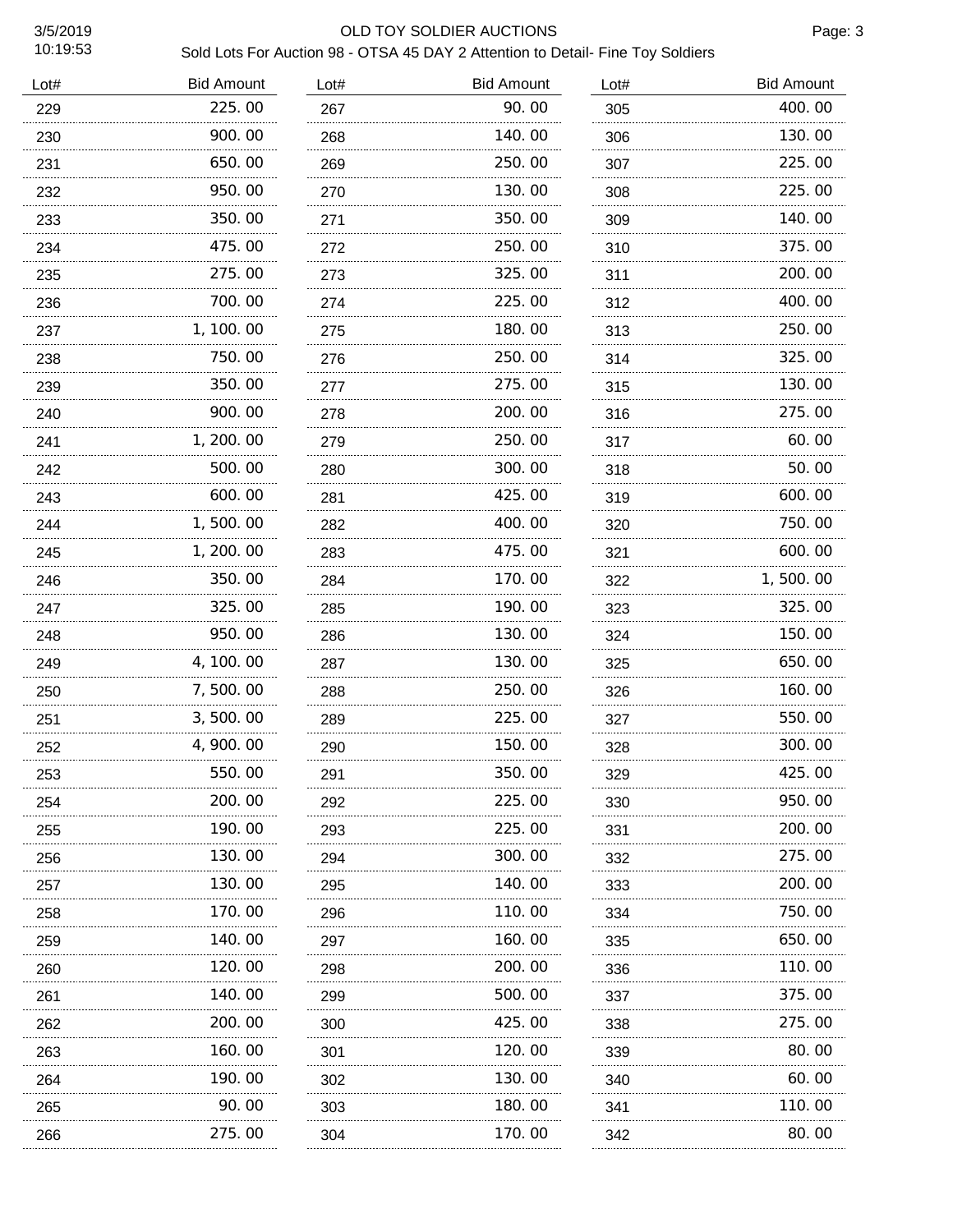#### 3/5/2019 OLD TOY SOLDIER AUCTIONS

Page: 4

| Lot# | <b>Bid Amount</b> | Lot# | <b>Bid Amount</b> | Lot# | <b>Bid Amount</b> |
|------|-------------------|------|-------------------|------|-------------------|
| 343  | 100.00            | 381  | 375.00            | 419  | 200.00            |
| 344  | 275.00            | 382  | 275.00            | 420  | 100.00            |
| 345  | 190.00            | 383  | 275.00            | 421  | 90.00             |
| 346  | 300.00            | 384  | 475.00            | 422  | 100.00            |
| 347  | 275.00            | 385  | 500.00            | 423  | 90.00             |
| 348  | 190.00            | 386  | 275.00            | 424  | 40.00             |
| 349  | 225.00            | 387  | 180.00            | 425  | 100.00            |
| 350  | 160.00            | 388  | 300.00            | 426  | 225.00            |
| 351  | 225.00            | 389  | 500.00            | 427  | 110.00            |
| 352  | 600.00            | 390  | 110.00            | 428  | 60.00             |
| 353  | 160.00            | 391  | 100.00            | 429  | 130.00            |
| 354  | 275.00            | 392  | 170.00            | 430  | 750.00            |
| 355  | 300.00            | 393  | 60.00             | 431  | 60.00             |
| 356  | 160.00            | 394  | 50.00             | 432  | 90.00             |
| 357  | 60.00             | 395  | 110.00            | 433  | 170.00            |
| 358  | 80.00             | 396  | 120.00            | 434  | 80.00             |
| 359  | 80.00             | 397  | 70.00             | 435  | 100.00            |
| 360  | 130.00            | 398  | 140. 00           | 436  | 80.00             |
| 361  | 190.00            | 399  | 60. 00            | 437  | 90.00             |
| 362  | 250.00            | 400  | 60.00             | 438  | 50.00             |
| 363  | 350.00            | 401  | 50.00             | 439  | 130.00            |
| 364  | 30.00             | 402  | 35.00             | 440  | 500.00            |
| 365  | 90.00             | 403  | 50.00             | 441  | 110.00            |
| 366  | 400.00            | 404  | 60.00             | 442  | 120.00            |
| 367  | 275.00<br>.       | 405  | 200.00            | 443  | 90.00             |
| 368  | 90.00             | 406  | 20. 00            | 444  | 120, 00           |
| 369  | 225.00<br>.       | 407  | 50. 00            | 445  | 1, 900. 00        |
| 370  | 375.00            | 408  | 70. 00            | 446  | 300.00            |
| 371  | 475.00<br>.       | 409  | 20.00             | 447  | 425.00            |
| 372  | 70.00<br>.        | 410  | 70.00             | 448  | 600, 00           |
| 373  | 225.00            | 411  | 180.00            | 449  | 400.00            |
| 374  | 650.00            | 412  | 90.00             | 450  | 110.00            |
| 375  | 190.00            | 413  | 80.00             | 451  | 130.00            |
| 376  | 750.00            | 414  | 70.00             | 452  | 90.00             |
| 377  | 400.00            | 415  | 60.00             | 453  | 90.00             |
| 378  | 190.00            | 416  | 90. OO            | 454  | 100.00            |
| 379  | 250.00            | 417  | 90.00             | 455  | 375.00            |
| 380  | 300.00            | 418  | 140.00            | 456  | 700.00            |